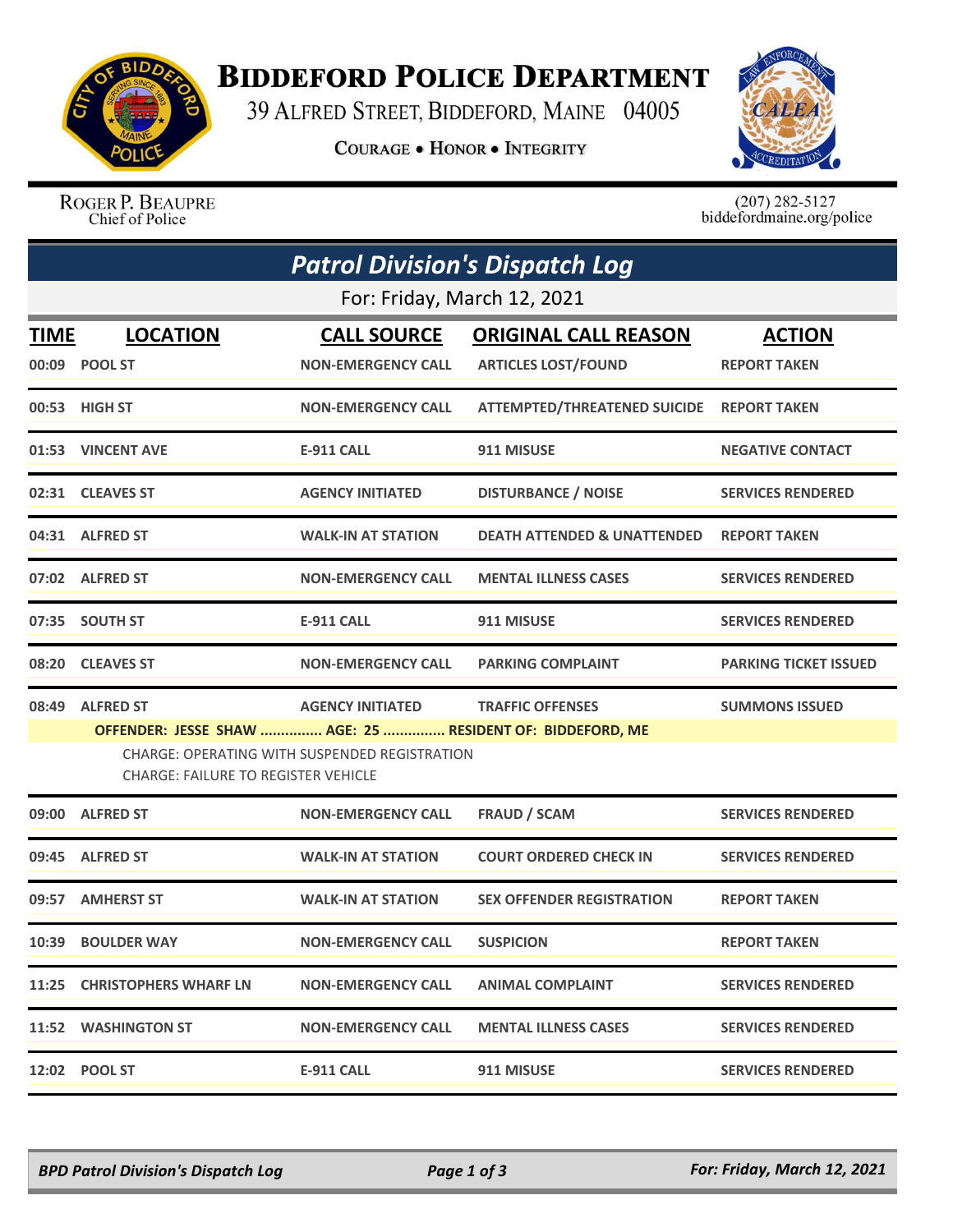**TIME LOCATION CALL SOURCE ORIGINAL CALL REASON ACTION**

**12:58 ALFRED ST WALK-IN AT STATION OUT FOR FOLLOW UP SUMMONS ISSUED**

## **OFFENDER: SEAN CHRISTOPHER BOURQUE ............... AGE: 36 ............... RESIDENT OF: BIDDEFORD, ME**

CHARGE: FAILURE TO REGISTER VEHICLE

|       | 14:09 EMMONS PL                                                      | <b>E-911 CALL</b>                                    | <b>DOMESTIC COMPLAINTS</b>                                      | <b>SERVICES RENDERED</b>     |  |  |  |
|-------|----------------------------------------------------------------------|------------------------------------------------------|-----------------------------------------------------------------|------------------------------|--|--|--|
|       | 14:46 ALFRED ST                                                      | <b>AGENCY INITIATED</b>                              | <b>SUSPICION</b>                                                | <b>SERVICES RENDERED</b>     |  |  |  |
|       | 15:25 WENTWORTH ST                                                   | <b>NON-EMERGENCY CALL</b>                            | <b>DISTURBANCE / NOISE</b>                                      | <b>SERVICES RENDERED</b>     |  |  |  |
|       | 15:51 SULLIVAN ST                                                    | <b>NON-EMERGENCY CALL</b>                            | ATTEMPTED/THREATENED SUICIDE SERVICES RENDERED                  |                              |  |  |  |
|       | 16:11 ALFRED ST                                                      | <b>NON-EMERGENCY CALL</b>                            | <b>SUSPICION</b>                                                | <b>SERVICES RENDERED</b>     |  |  |  |
|       | 16:32 ELM ST                                                         | <b>NON-EMERGENCY CALL</b>                            | <b>ASSIST OTHER AGENCY</b>                                      | <b>REFERRED OTHER AGENCY</b> |  |  |  |
|       | 16:34 MAIN ST                                                        | <b>NON-EMERGENCY CALL</b>                            | <b>CHECK WELFARE</b>                                            | <b>SERVICES RENDERED</b>     |  |  |  |
|       | 16:45 HILL ST                                                        | <b>E-911 CALL</b>                                    | <b>CHECK WELFARE</b>                                            | <b>CIVIL COMPLAINT</b>       |  |  |  |
|       | 17:26 ALFRED ST + MAY ST                                             | <b>AGENCY INITIATED</b>                              | <b>TRAFFIC OFFENSES</b>                                         | <b>WARNING ISSUED</b>        |  |  |  |
|       | 17:34 MAY ST                                                         | <b>NON-EMERGENCY CALL</b>                            | <b>CIVIL COMPLAINT</b>                                          | <b>CIVIL COMPLAINT</b>       |  |  |  |
|       | 18:12 ELM ST                                                         | <b>NON-EMERGENCY CALL</b>                            | <b>DISTURBANCE / NOISE</b>                                      | <b>REPORT TAKEN</b>          |  |  |  |
|       | 18:23 NEWTOWN RD                                                     | <b>NON-EMERGENCY CALL</b>                            | <b>FRAUD / SCAM</b>                                             | <b>NO ACTION REQUIRED</b>    |  |  |  |
|       | 18:41 WEST ST + GUINEA RD                                            |                                                      | NON-EMERGENCY CALL VEHICLE CRASH - POLICE ONLY                  | <b>SUMMONS ISSUED</b>        |  |  |  |
|       |                                                                      |                                                      | OFFENDER: RENE JOSEPH ROY  AGE: 61  RESIDENT OF: BIDDEFORD, ME  |                              |  |  |  |
|       |                                                                      | CHARGE: OPERATING WHILE LICENSE SUSPENDED OR REVOKED |                                                                 |                              |  |  |  |
|       |                                                                      |                                                      | OFFENDER: TRAVIS C B WELCH  AGE: 18  RESIDENT OF: BIDDEFORD, ME |                              |  |  |  |
|       | <b>CHARGE: ATTACHING FALSE PLATES</b>                                |                                                      |                                                                 |                              |  |  |  |
|       | 20:27 ELM ST                                                         |                                                      | NON-EMERGENCY CALL VIOL OF BAIL CONDITIONS                      | <b>ARREST(S) MADE</b>        |  |  |  |
|       | OFFENDER: SAMANTHA MARIE BRYANT  AGE: 35  RESIDENT OF: BIDDEFORD, ME |                                                      |                                                                 |                              |  |  |  |
|       | CHARGE: VIOLATING CONDITION OF RELEASE                               |                                                      |                                                                 |                              |  |  |  |
|       | 20:32 PEARL ST                                                       | <b>E-911 CALL</b>                                    | <b>DOMESTIC COMPLAINTS</b>                                      | <b>REPORT TAKEN</b>          |  |  |  |
|       | 20:57 ALFRED ST                                                      | <b>NON-EMERGENCY CALL</b>                            | <b>COURT ORDERED CHECK IN</b>                                   | <b>SERVICES RENDERED</b>     |  |  |  |
|       | 22:04 SACO FALLS WAY                                                 | NON-EMERGENCY CALL                                   | <b>JUVENILE OFFENSES</b>                                        | <b>NO ACTION REQUIRED</b>    |  |  |  |
| 22:06 | <b>OAKWOOD LN</b>                                                    | <b>NON-EMERGENCY CALL</b>                            | ATTEMPTED/THREATENED SUICIDE SERVICES RENDERED                  |                              |  |  |  |
|       | <b>22:12 FORTUNES ROCKS RD</b>                                       | <b>E-911 CALL</b>                                    | 911 MISUSE                                                      | <b>NO ACTION REQUIRED</b>    |  |  |  |
| 22:51 | <b>MAIN ST</b>                                                       | <b>AGENCY INITIATED</b>                              | <b>TRAFFIC OFFENSES</b>                                         | <b>WARNING ISSUED</b>        |  |  |  |
|       |                                                                      |                                                      |                                                                 |                              |  |  |  |

*BPD Patrol Division's Dispatch Log Page 2 of 3 For: Friday, March 12, 2021*